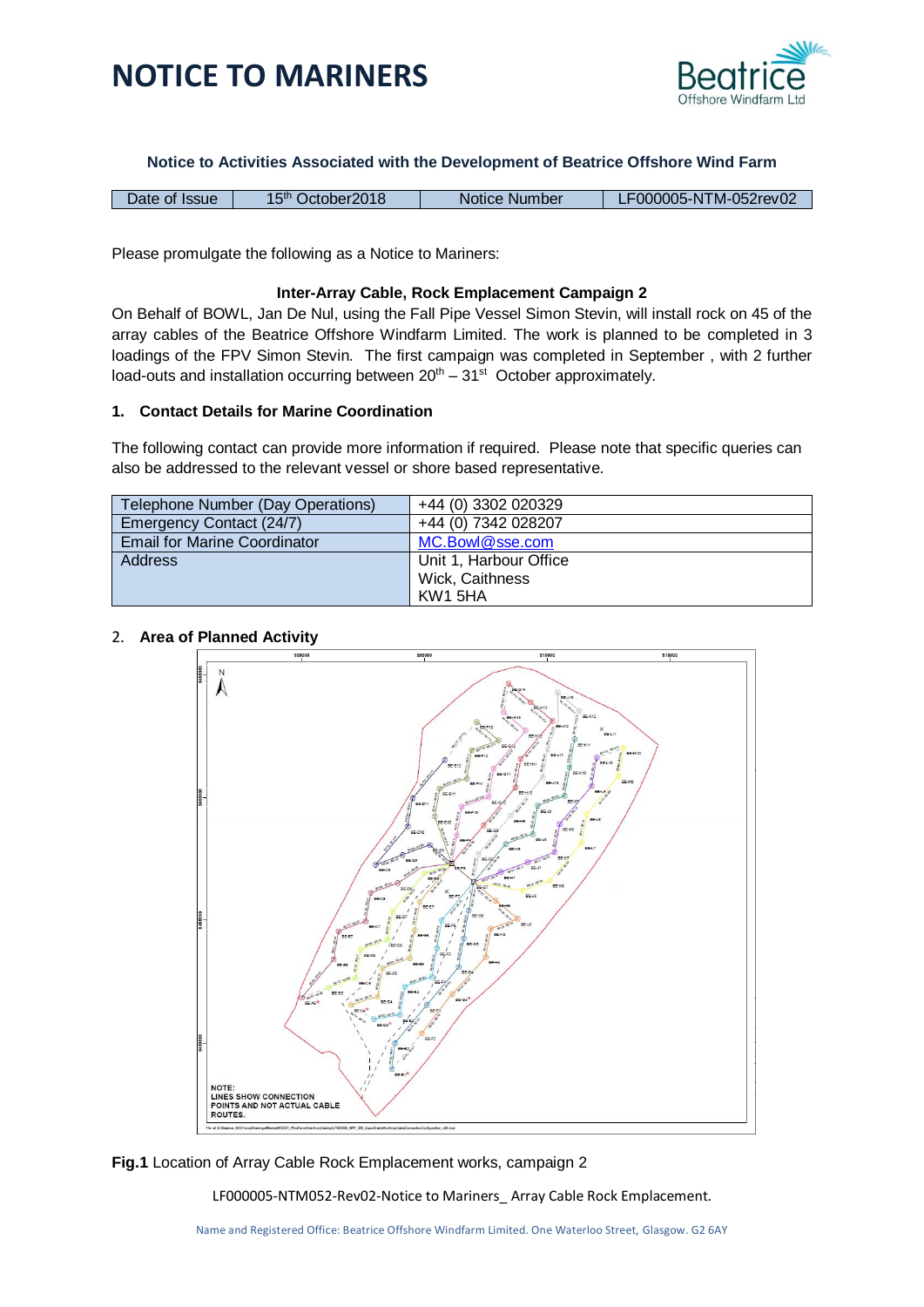

**Table 1** Location of rock emplacement by string colour. (WGS 84)

**Denotes locations completed in Campaign1** 

|                          | Cable         |            |                |                 |              |                      |
|--------------------------|---------------|------------|----------------|-----------------|--------------|----------------------|
| Cable                    | <b>String</b> | Length (m) | Latitude Start | Longitude Start | Latitude End | <b>Longitude End</b> |
| BE-H6-BE-J5              | <b>Amber</b>  | 1,538      | 58;14.598 N    | 2,51.920 W      | 58:14.192 N  | 2;51.005W            |
| BE-J5-BE-H5              | Amber         | 1,304      | 58;14.192N     | 2;51.005 W      | 58;13.977 N  | 2;52.132W            |
| BE-H5-BE-H4              | Amber         | 1,262      | 58;13.977 N    | 2;52.132 W      | 58;13.356N   | 2;52.339 W           |
| BE-H4-BE-G3              | Amber         | 2,074      | 58;13.356 N    | 2;52.339 W      | 58;12.544 N  | 2;53.727 W           |
| BE-G3-BE-F2              | Amber         | 2,023      | 58;12.544 N    | 2;53.727 W      | 58;11.685 N  | 2;55.005 W           |
| BE-F3-BE-E2              | <b>Blue</b>   | 2,094      | 58;12.306 N    | 2:54.796 W      | 58;11.470 N  | 2;56.128W            |
| BE-G4-BE-F3              | Blue          | 2,080      | 58;13.142 N    | 2:53.464 W      | 58:12.306N   | 2;54.796 W           |
| BE-G5-BE-G4              | <b>Blue</b>   | 1,232      | 58;13.762 N    | 2,53.254 W      | 58;13.142 N  | 2;53.464 W           |
| BE-G6-BE-G5              | <b>Blue</b>   | 1,231      | 58;14.384 N    | 2,53.044 W      | 58;13.762 N  | 2;53.254 W           |
| <b>BE-G7-BE-G6</b>       | <b>Blue</b>   | 1261.5     | 58;14.995 N    | 2;52.841 W      | 58;14.389 N  | 2;53.033W            |
| <b>BE-G7-BE-F6</b>       | Cyan          | 2052.5     | 58;15.004 N    | 2,52.849 W      | 58;14.175 N  | 2;54.158 W           |
| BE-F6-BE-E5              | Cyan          | 1,258      | 58;14.168 N    | 2:54.169 W      | 58;13.548 N  | 2:54.738 W           |
| BE-F5-BE-F4              | Cyan          | 1,262      | 58;13.548 N    | 2:54.738 W      | 58;12.927 N  | 2;54.588 W           |
| BE-F4-BE-E4              | Cyan          | 1,289      | 58;12.927 N    | 2,54.588 W      | 58;12.712 N  | 2;55.710W            |
| BE-E5-BE-D5              | G old         | 1,354      | 58;13.333 N    | 2;55.502 W      | 58;13.117 N  | 2;56.626 W           |
| BE-E6-BE-E5              | <b>G</b> old  | 1,236      | 58;13.594 N    | 2;55.293 W      | 58;13.333 N  | 2;55.502W            |
| BE-D11-BE-E12            | Navy          | 2104.2     | 58;16.851 N    | 2,55.362 W      | 58;17.673 N  | 2;54.024 W           |
| BE-E11-BE-F11            | Olive         | 1287.6     | 58;17.064 N    | 2;54.237 W      | 58;17.267 N  | 2;53.106 W           |
| BE-F8-BE-F9              | <b>Pink</b>   | 1321.3     | 58;15.407 N    | 2;53.733W       | 58;16.025N   | 2;53.526 W           |
| BE-F9-BE-F10             | <b>Pink</b>   | 1224.3     | 58;16.038 N    | 2,53.529 W      | 58;16.647 N  | 2;53.316W            |
| BE-F10-BE-G10            | <b>Pink</b>   | 1351.2     | 58;16.659 N    | 2,53.320 W      | 58;16.861 N  | 2;52.190 W           |
| BE-G11-BE-H12            | <b>Pink</b>   | 2082.0     | 58;17.495N     | 2;51.983W       | 58;18.318 N  | 2;50.644 W           |
| BE-J12-BE-H13            | Red           | 1477.2     | 58;18.544 N    | 2;49.519 W      | 58;18.938 N  | 2;50.433W            |
| BE-H11-BE-J12            | <b>Red</b>    | 2090.9     | 58;17.709 N    | 2;50.857 W      | 58;18.532 N  | 2;49.516 W           |
| <b>BE-G7-BE-G8</b>       | Silver        | 1218.5     | 58;15.010 N    | 2,52.823 W      | 58;15.619 N  | 2;52.611 W           |
| BE-H9-BE-J10             | Silver        | 2124.9     | 58;16.467 N    | 2,51.278 W      | 58;17.290 N  | 2;49.939 W           |
| BE-J10-BE-J11            | Silver        | 1234.8     | 58;17.303N     | 2;49.941 W      | 58;17.911 N  | 2;49.728 W           |
| BE-J11-BE-J13            | Silver        | 2429.5     | 58;17.923 N    | 2;49.731 W      | 58;19.153 N  | 2;49.305 W           |
| BE-J13-BE-K12            | Silver        | 1533.6     | 58;19.165 N    | 2;49.308 W      | 58;18.758 N  | 2;48.393W            |
| BE-K11-BE-K12  Interlink |               | 1225.1     | 58;18.746 N    | 2;48.389 W      | 58;18.138 N  | 2;48.604 W           |
| BE-J9-BE-K9              | Teal          | 1290.8     | 58;16.682 N    | 2;50.152 W      | 58;16.884 N  | 2;49.023W            |
| BE-J8-BE-J9              | Teal          | 1250.5     | 58;16.061 N    | 2;50.362 W      | 58;16.669N   | 2;50.149W            |
| BE-H8-BE-J8              | <b>Teal</b>   | 1292.3     | 58;15.846 N    | 2;51.487 W      | 58;16.049N   | 2;50.359W            |
| BE-H7-BE-J7              | <b>Violet</b> | 1289.3     | 58;15.224 N    | 2;51.698 W      | 58;15.428 N  | 2;50.572W            |
| BE-J7-BE-K7              | <b>Violet</b> | 1291.5     | 58;15.439 N    | 2;50.574 W      | 58;15.642 N  | 2;49.445 W           |
| BE-K7-BE-K8              | Violet        | 1233.3     | 58;15.654 N    | 2;49.448 W      | 58;16.263N   | 2;49.233W            |
| BE-K8-BE-L9              | Violet        | 2102.7     | 58;16.275 N    | 2;49.237 W      | 58;17.098 N  | 2;47.895 W           |
| BE-L9-BE-L10             | Violet        | 1240.2     | 58;17.110 N    | 2;47.898 W      | 58;17.718 N  | 2;47.685 W           |
| BE-M10-BE-L10  Interlink |               | 1329.8     | 58;17.731 N    | 2;47.687 W      | 58;17.932 N  | 2;46.558 W           |
| BE-M9-BE-M10             | rellow        | 1453.0     | 58;17.324 N    | 2;46.773 W      | 58;17.945 N  | 2;46.561 W           |
| BE-L8-BE-M9              | Yellow        | 2092.9     | 58;16.489 N    | 2;48.111 W      | 58;17.312 N  | 2;46.770 W           |
| BE-L7-BE-L8              | Yellow        | 1249       | 58;15.868 N    | 2,48.322 W      | 58;16.477 N  | 2;48.108 W           |
| BE-K6-BE-L7              | Yellow        | 2087.5     | 58;15.033 N    | 2;49.659 W      | 58;15.856 N  | 2;48.319 W           |
| BE-J6-BE-K6              | 'ellow        | 1301.9     | 58;14.819 N    | 2;50.784 W      | 58;15.021 N  | 2;49.656 W           |
| <b>BE-G7-BE-J6</b>       | ellow         | 2320       | 58;14.997 N    | 2,52.820 W      | 58;14.806 N  | 2;50.781 W           |

### **3. Activity Description**

LF000005-NTM052-Rev02-Notice to Mariners\_ Array Cable Rock Emplacement. Following the Inter Array Cable (IAC) installation campaigns 1 & 2, 50 cables have been installed by Siem Offshore Contractors with 27 cables buried at, or in excess of the minimum target burial depth specification of 0.6m. The remaining 23 cables have sections out with specification, with depths of less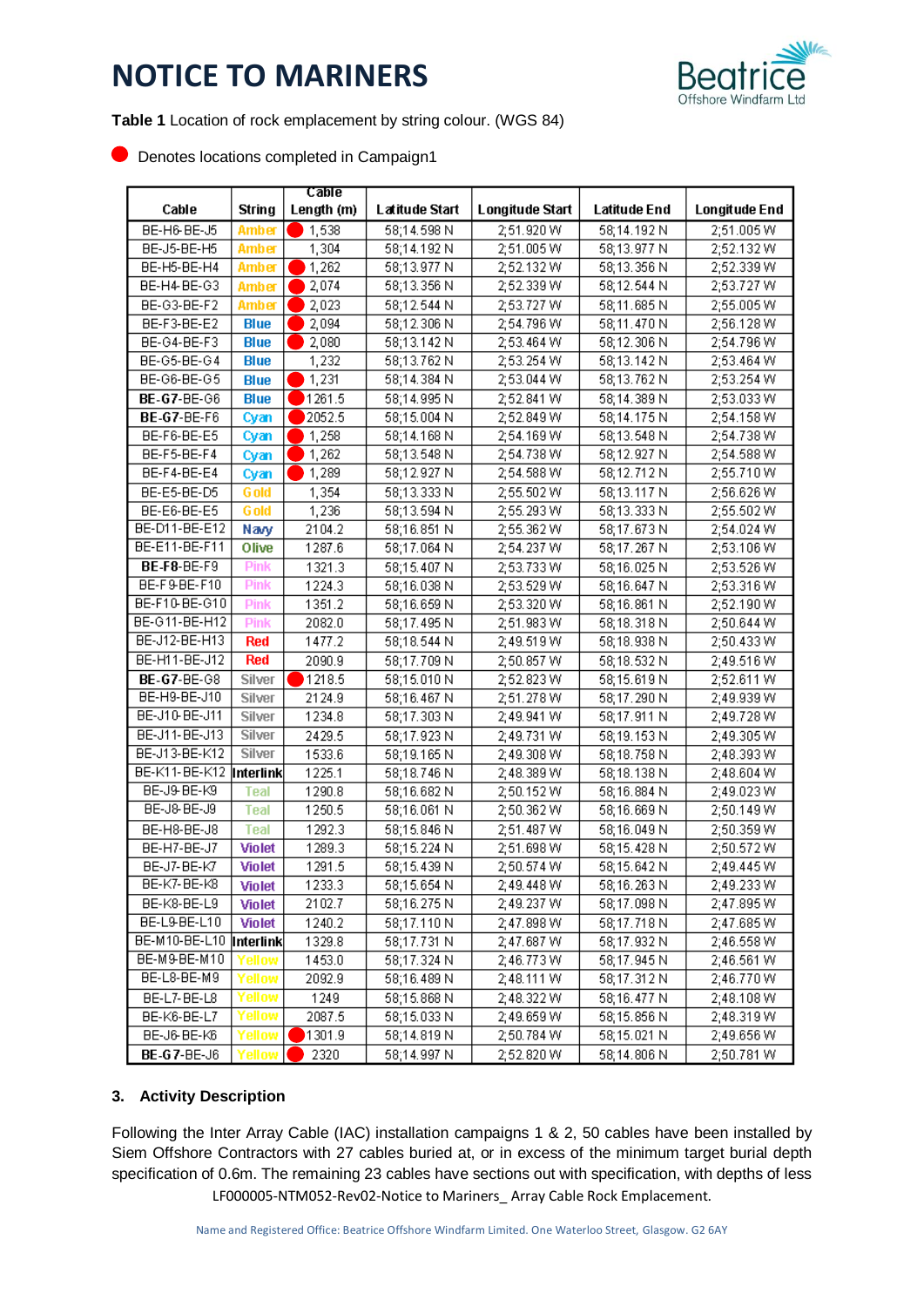

than 0.6m. The expected length requiring protection by rock emplacement is made up of known and projected lengths, with an expectation of ~17km total over these 23 cables, and for a portion of the 41 cables to be installed in campaign 3.

SOC, in collaboration with Subsea 7 have normalised the berm design to take account of the reported infield threats to the cable and to provide adequate protection against such. The table below details the requirements and the design basis for each aspect of the proposed berm. An optimised rock berm design for the requirement (fishing gear interaction, anchoring and over trawl-ability) would consist of the following details stated within Table 2

### **Table 2** Rock Berm design

| <b>Description</b>                                                              | <b>Requirement</b>                                                                                                                                                    | <b>Design</b>                                                                                                                                        |
|---------------------------------------------------------------------------------|-----------------------------------------------------------------------------------------------------------------------------------------------------------------------|------------------------------------------------------------------------------------------------------------------------------------------------------|
| <b>Rock Cover Height</b><br>(cable on surface)                                  | 0.5 <sub>m</sub>                                                                                                                                                      | Adequate impact energy<br>absorption from trawl<br>board - As per DNVGL-RP-<br>F114                                                                  |
| <b>Rock Cover Height</b><br>(cable at 0.50m<br>DOL average when<br>out of spec) | 0.3 <sub>m</sub>                                                                                                                                                      | Rock berm height reduced<br>to a practical minimum of<br>0.3m height from MSBL.<br>Also in line with minimum<br>height stated by sub-<br>contractor. |
| <b>Crest Width</b>                                                              | 0.5 <sub>m</sub>                                                                                                                                                      | In line with standard<br>horizontal rockdumper's<br>vertical tolerance of -<br>0.0m/+0.5m requirement.                                               |
| Side Slope                                                                      | 1:3                                                                                                                                                                   | Preferred slope stated by<br><b>SFF (Scottish Fishing</b><br>Federation) for trawl gear<br>interaction.                                              |
| <b>Rock Grade</b>                                                               | $1 - 5''$                                                                                                                                                             | Standard rock size.<br>Depending on stability<br>assessment performed by<br>rock sub-contractor.                                                     |
| <b>Rock Description</b>                                                         | Un-weathered igneous<br>rock, or similar, with no<br>significant iron or<br>deleterious content, non-<br>corrosive, non-magnetic<br>and free of cohesive<br>material. | CIRIA C683 The Rock<br>Manual                                                                                                                        |
| Submerged Unit<br>Weight of Rock                                                | 9.5kN/m3                                                                                                                                                              | Industry Standard -<br><b>Stability Purposes</b>                                                                                                     |
| Specific Density of<br>Rock                                                     | 2.65Te/m3                                                                                                                                                             | Industry Standard -<br><b>Stability Purposes</b>                                                                                                     |
| Dry Bulk Density of<br>Rock                                                     | $1.50 - 1.60 Te/m3$                                                                                                                                                   | Industry Standard -<br><b>Stability Purposes</b>                                                                                                     |



**Fig.2** Rock Berm Profile – surface laid section (worse case)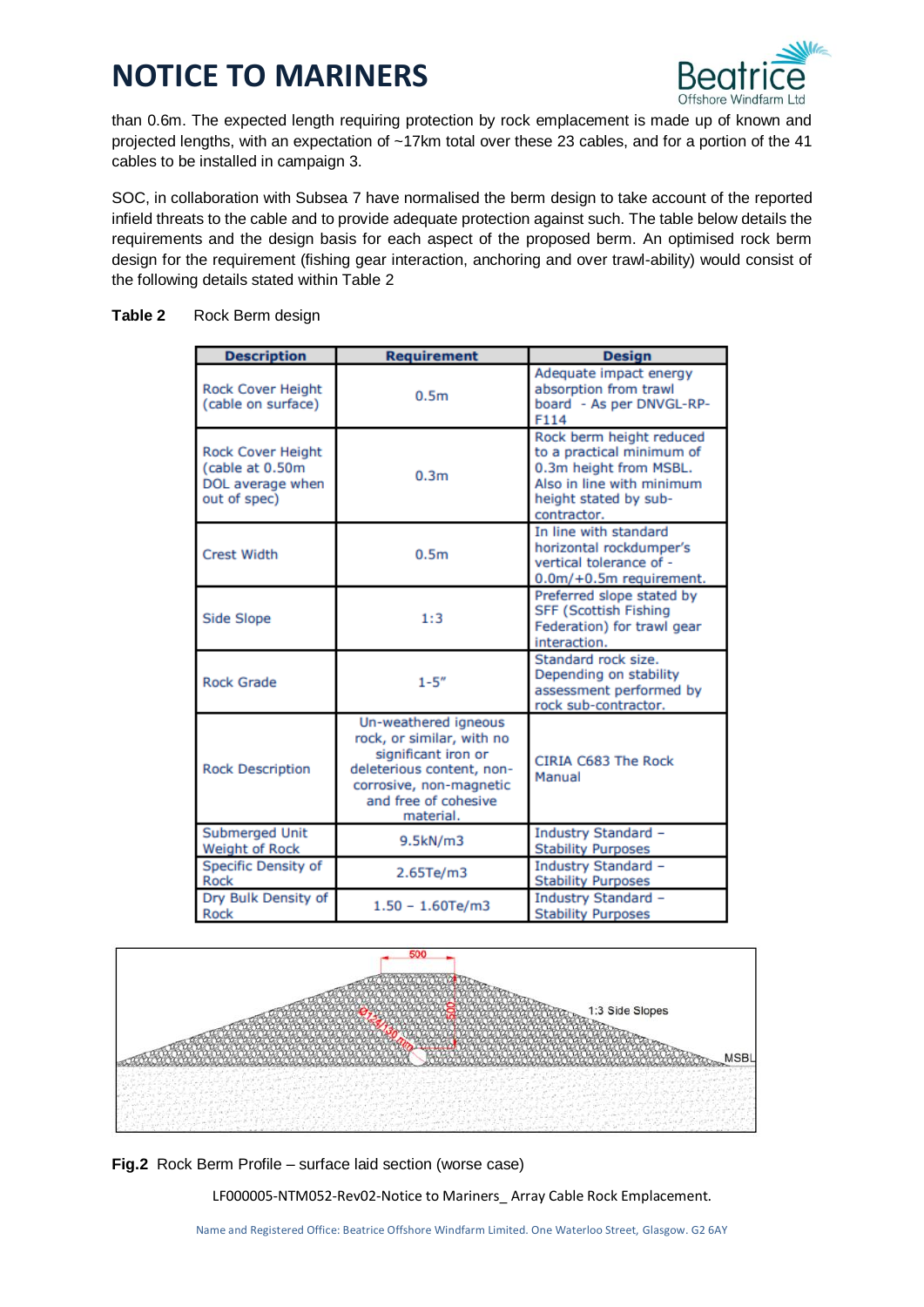

### **4. Vessels Associated with the Activity**

The Fall Pipe Vessel 'Simon Stevin' is an ocean-going high powered vessel, equipped with a flexible fall pipe, which is positioned by means of its Remotely Operated Vehicle (ROV) at the outer end of the fall pipe. The vessel is equipped for Dynamic Positioning (DP2) operations, enabling the vessel to manoeuvre in any direction or remain in a fixed position.

Two large hydraulic excavators are mounted in the middle of each bunker. During rock installation, these excavators are used to feed the conveyor belt system to the fall pipe tower.

| <b>Simon Stevin</b>                        |                                                                                                                                                  |  |  |  |
|--------------------------------------------|--------------------------------------------------------------------------------------------------------------------------------------------------|--|--|--|
| <b>General Description and Dimensions:</b> | Offshore Construction - Fall Pipe Vessel<br>191.5 X 40 m x 9.2m                                                                                  |  |  |  |
| <b>Call Sign:</b>                          | <b>LXUB</b>                                                                                                                                      |  |  |  |
| <b>MMSI:</b>                               | 253309000                                                                                                                                        |  |  |  |
| <b>Onshore Representative:</b>             | Rene Alferink / Vincent van Velsen (SHL)<br>C/O Subsea 7 Arnhall Business Park Westhill,<br>Aberdeenshire, AB32 6FE<br>Email. beatrice-mc@shl.nl |  |  |  |
| <b>SIMON STEVIN</b>                        |                                                                                                                                                  |  |  |  |

The rock installation process is controlled by the FPROV at the bottom of the fall pipe, which together with the ship's position determines the position of the placed rock. The amount of installed material can be adjusted by setting the feeder output and the vessel's tracking speed.

### **5. Crew transfers**

Crew transfers for the Simon Stevin will be conducted in port, by helicopter or CTV.

## **6. Adverse Weather Conditions**

Should adverse weather occur during the commissioning works, the rock installation vessel will cease operation and hold position until suitable working weather returns. In case of extreme weather, the vessel will leave site for a port of refuge.

### **7. General Safety Advice**

All vessels engaged in the construction activity will exhibit appropriate lights and shapes prescribed by the International Regulations for Preventing Collisions at Sea; relative to their operations. All vessels engaged in the activity will also transmit an Automatic Identification System (AIS) message.

Use of Safety Zones within the Beatrice Offshore Windfarm Construction Area: